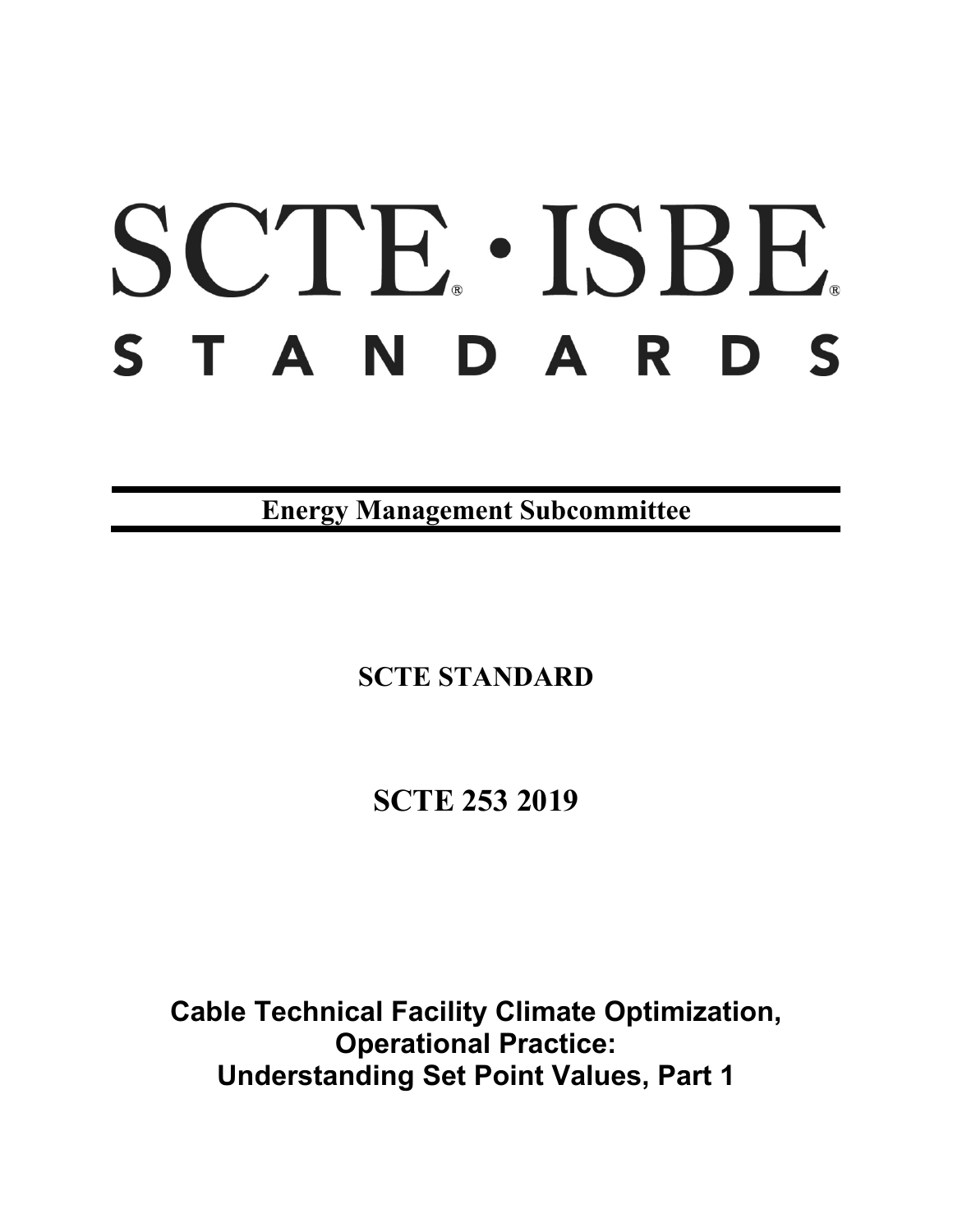# **NOTICE**

<span id="page-1-0"></span>The Society of Cable Telecommunications Engineers (SCTE) / International Society of Broadband Experts (ISBE) Standards and Operational Practices (hereafter called "documents") are intended to serve the public interest by providing specifications, test methods and procedures that promote uniformity of product, interchangeability, best practices and ultimately the long-term reliability of broadband communications facilities. These documents shall not in any way preclude any member or non-member of SCTE•ISBE from manufacturing or selling products not conforming to such documents, nor shall the existence of such standards preclude their voluntary use by those other than SCTE•ISBE members.

SCTE•ISBE assumes no obligations or liability whatsoever to any party who may adopt the documents. Such adopting party assumes all risks associated with adoption of these documents, and accepts full responsibility for any damage and/or claims arising from the adoption of such documents.

Attention is called to the possibility that implementation of this document may require the use of subject matter covered by patent rights. By publication of this document, no position is taken with respect to the existence or validity of any patent rights in connection therewith. SCTE•ISBE shall not be responsible for identifying patents for which a license may be required or for conducting inquiries into the legal validity or scope of those patents that are brought to its attention.

Patent holders who believe that they hold patents which are essential to the implementation of this document have been requested to provide information about those patents and any related licensing terms and conditions. Any such declarations made before or after publication of this document are available on the SCTE•ISBE web site at [http://www.scte.org.](http://www.scte.org/)

All Rights Reserved

© Society of Cable Telecommunications Engineers, Inc. 2019 140 Philips Road Exton, PA 19341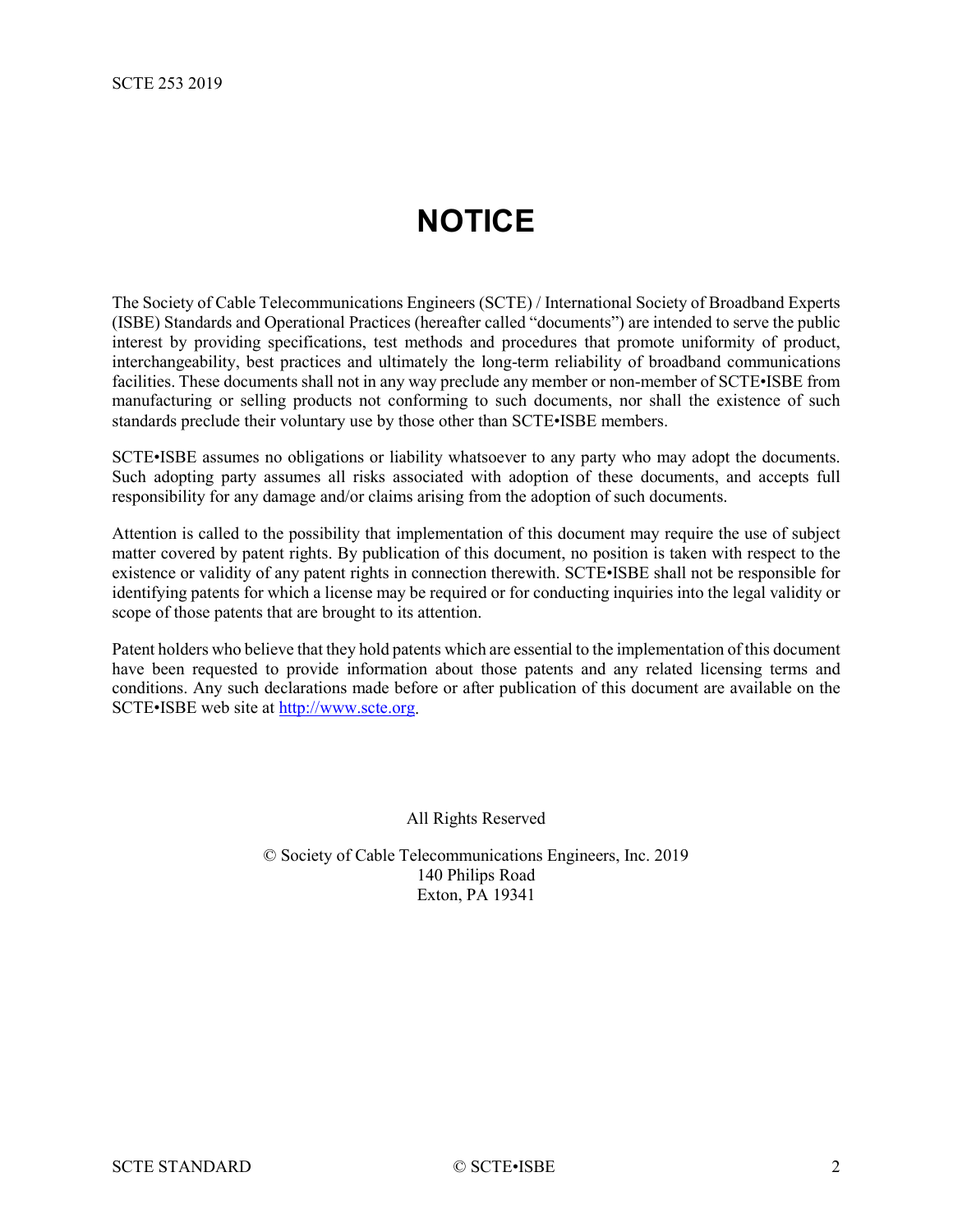## **Table of Contents**

#### <span id="page-2-0"></span>**Title Page Number**  $1$  $11$  $1.2.$  $1.3.$  $14$ Intended Audience 55 September 2014 12:30 September 2014 12:30 September 2014 12:30 September 2014 12:30 September 2014 12:30 September 2014 12:30 September 2014 12:30 September 2014 12:30 September 2014 12:30 September 20  $1.5.$  $2<sup>1</sup>$  $2.1.$  $2.2.$  $2.3.$  $\mathbf{3}$  $3.1.$  $3.2.$  $3.3.$  $\mathbf{4}$  $5<sub>1</sub>$  $51$  $5.2.$ 6.  $6.1.$  $6.2.$ 6.3. 6.4.  $6.5.$ 6.6.  $7.$  $7.1.$  $7.2.$ 8  $8.1.$  $8.2.$ 9.  $9.1$ Colder Facility Conditions to Assist in Recovery of Thermal Event................................... 12  $9.2.$ 9.3. 9.4 9.5.

## **List of Figures**

| <b>Title</b> | Page Number |
|--------------|-------------|
|              |             |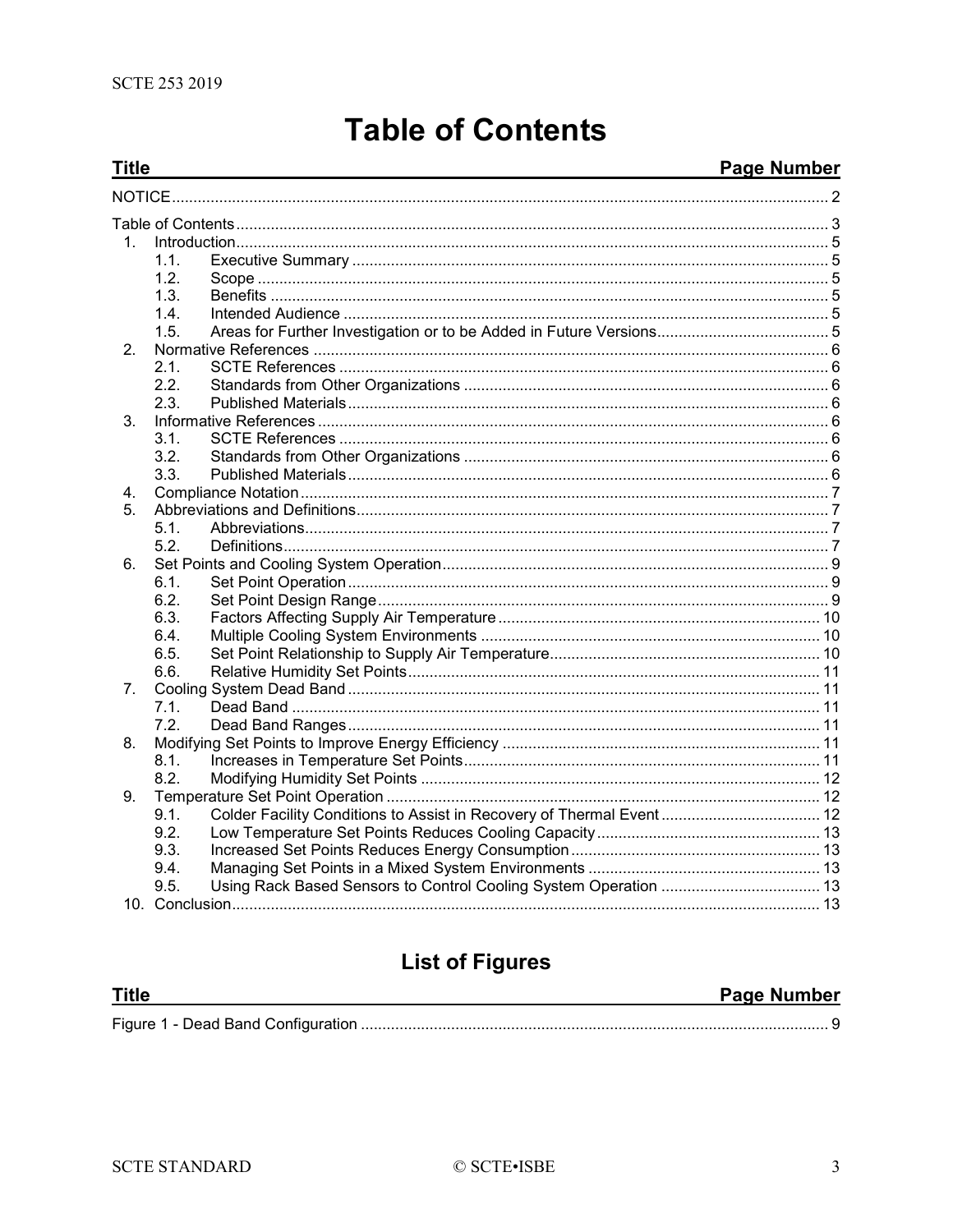## **List of Tables**

**Title Page Number**

**NO TABLE OF FIGURES ENTRIES FOUND.**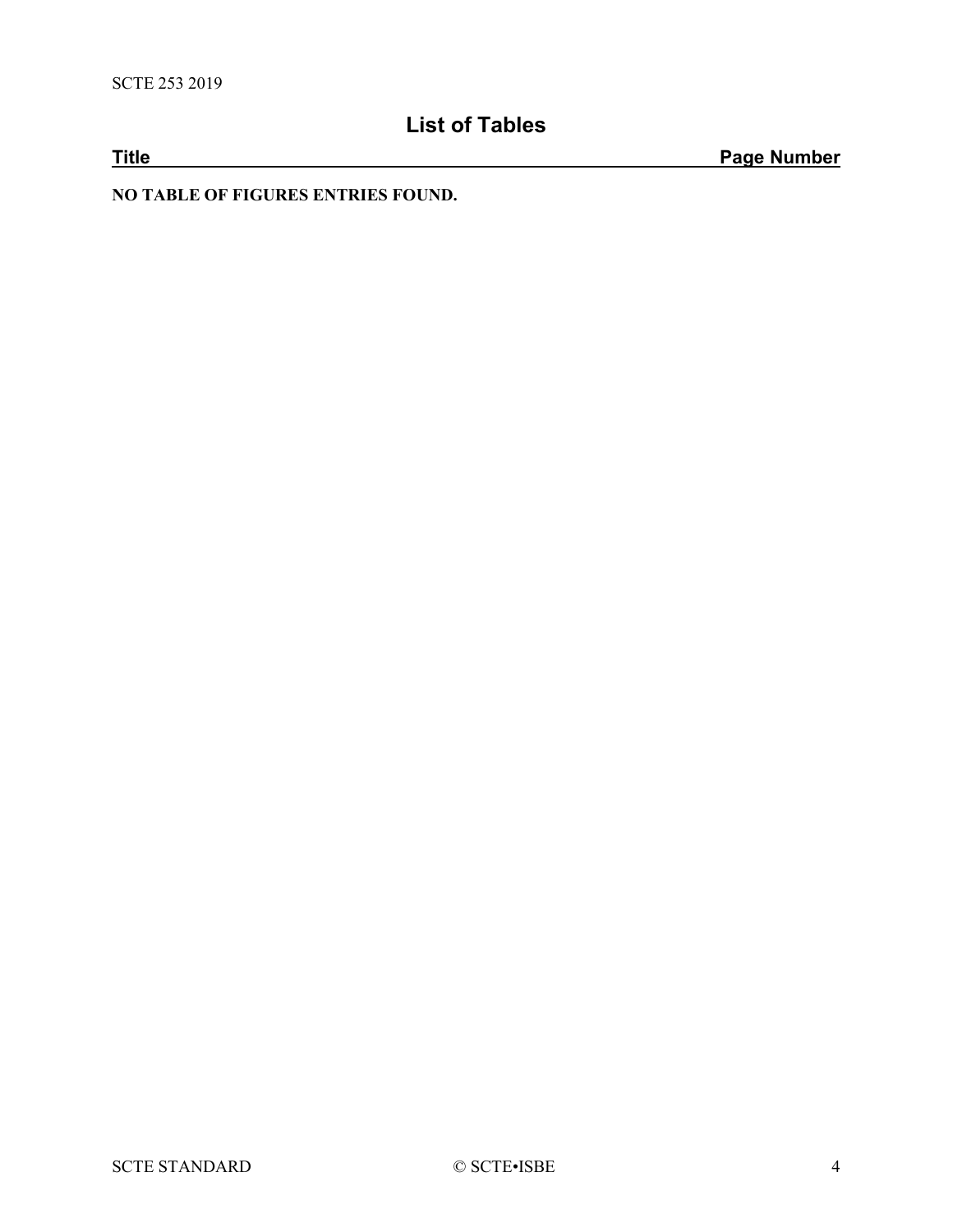## <span id="page-4-0"></span>**1. Introduction**

#### <span id="page-4-1"></span>**1.1. Executive Summary**

This operational practice is intended to educate individuals working in broadband communications critical facilities on what cooling system set points are and how adjusting set points can impact cooling system operational efficiency. The objective is to provide engineers, technicians and contractors a basic understanding of those impacts so set point adjustments will not be done casually but instead be part of the overall goals to optimize the efficiency of the cooling and heating systems without risk of creating conditions which could cause information and communication technology (ICT) equipment to fail. There are significant implications with respect to the operational efficiency of the facility that can result from changing cooling system set points for the wrong reasons.

A better understanding of cooling system set points will enable people working in critical facilities to avoid actions that may prove detrimental to the facility operation.

#### <span id="page-4-2"></span>**1.2. Scope**

This document covers the operation of cooling systems and the proper selection of cooling set points for critical facilities in broadband communications systems. The facilities covered are defined as cable operator classes B, C, and D (commonly referred to as hubs and headends) in SCTE 226.

This document provides an explanation of cooling system set points to ensure personnel working in critical facilities understand their operation and how changes in set point settings can result in a positive or negative impact on the ICT equipment. It takes a generic approach and does not explain the detailed operation of cooling systems nor does it delve into the array of cooling system controls as these vary considerably across the different types of cooling systems.

#### <span id="page-4-3"></span>**1.3. Benefits**

Nearly 30% of the energy demand of the critical facilities included in the scope of this document supports the cooling equipment that provides stable room environment temperatures for the technology in racks to operate. A proper understanding of the impact of temperature set points on equipment efficiency, performance and reliability can be used to optimize energy demand and equipment longevity. Today, many critical facilities are overcooled and/or have multiple cooling with conflicting set points. By following the recommendations in this operational practice, operators should see lower cooling operating expenses, less wear and tear on critical cooling units, and increased reliability of the ICT equipment.

#### <span id="page-4-4"></span>**1.4. Intended Audience**

Critical facility managers and supervisors along with employees responsible for sites containing critical cooling units would benefit from becoming familiar with this operational practice.

#### <span id="page-4-5"></span>**1.5. Areas for Further Investigation or to be Added in Future Versions**

Future sections of this document may address more technical details of cooling system operation. Additionally, energy management approaches as they relate to set point values could be added.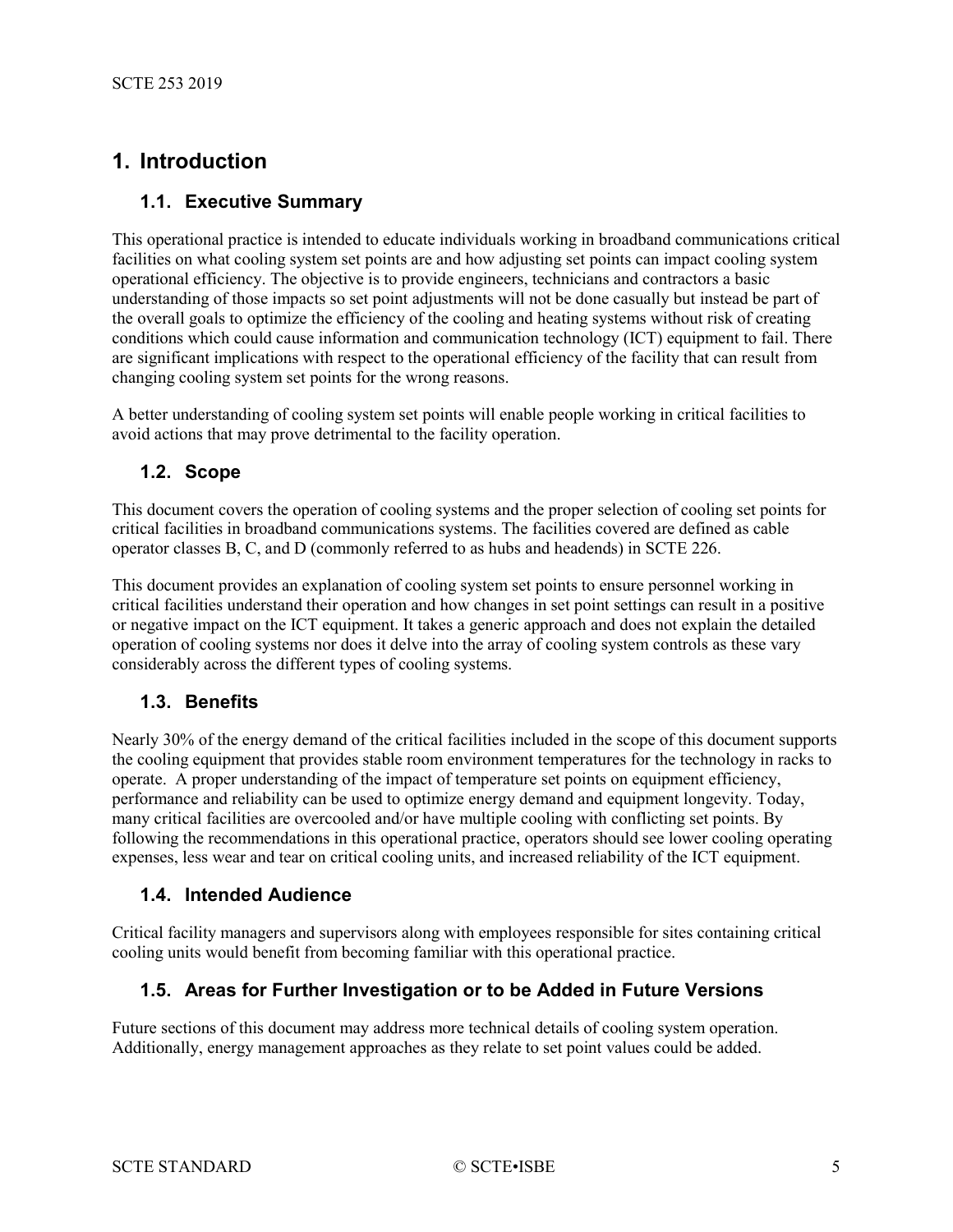## <span id="page-5-0"></span>**2. Normative References**

The following documents contain provisions, which, through reference in this text, constitute provisions of this document. At the time of Subcommittee approval, the editions indicated were valid. All documents are subject to revision; and while parties to any agreement based on this document are encouraged to investigate the possibility of applying the most recent editions of the documents listed below, they are reminded that newer editions of those documents might not be compatible with the referenced version.

#### <span id="page-5-1"></span>**2.1. SCTE References**

• No normative references are applicable.

#### <span id="page-5-2"></span>**2.2. Standards from Other Organizations**

<span id="page-5-3"></span>• No normative references are applicable.

#### **2.3. Published Materials**

• No informative references are applicable.

#### <span id="page-5-4"></span>**3. Informative References**

The following documents might provide valuable information to the reader but are not required when complying with this document.

#### <span id="page-5-5"></span>**3.1. SCTE References**

- SCTE 184 2015 SCTE Energy Management Operational Practices for Cable Facilities
- SCTE 226 2015 Cable Facility Classification Definitions and Requirements

#### <span id="page-5-6"></span>**3.2. Standards from Other Organizations**

• No informative references are applicable.

#### <span id="page-5-7"></span>**3.3. Published Materials**

• ASHRAE TC9.9 2015 Data Center Power Equipment Thermal Guidelines and Best Practices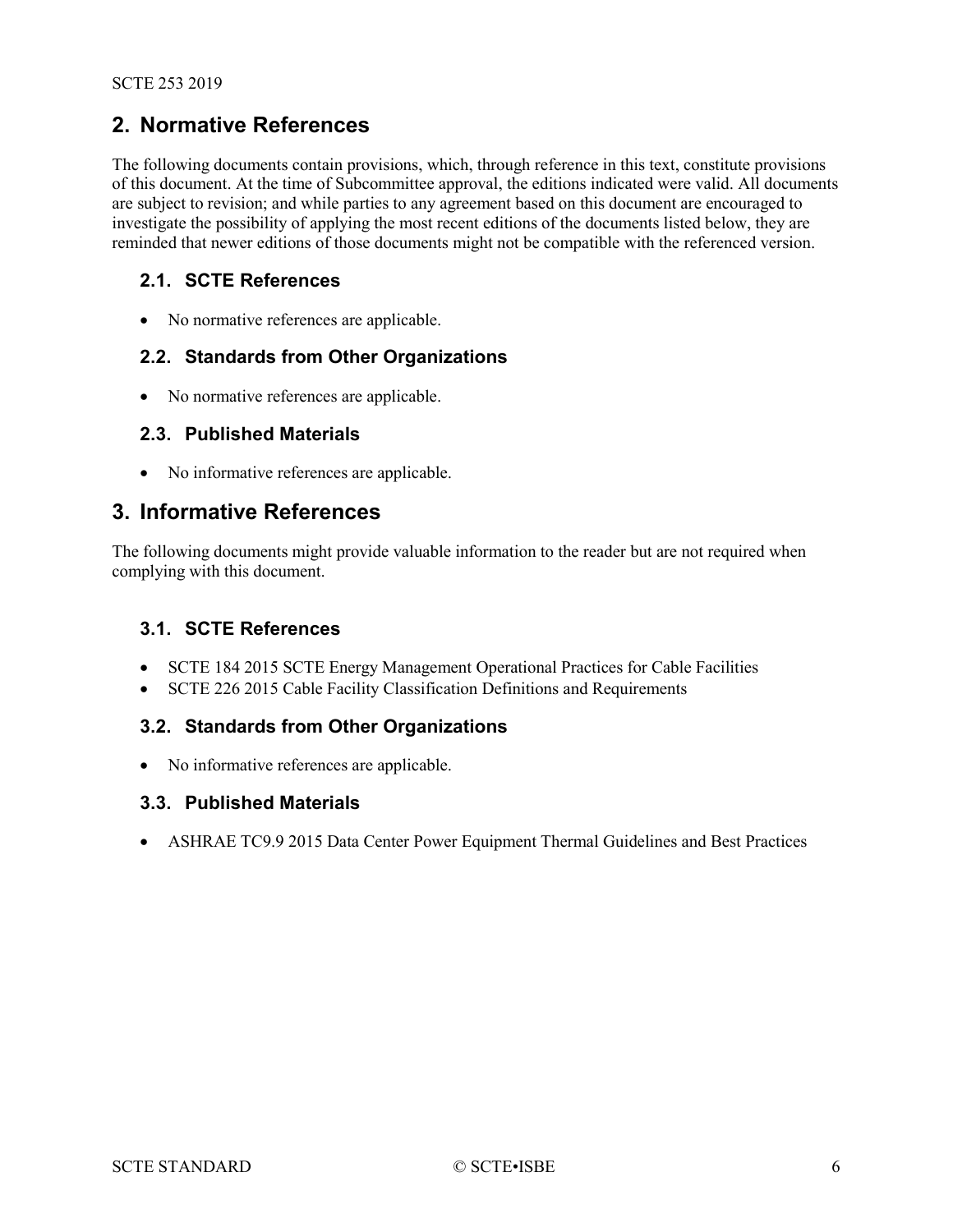## <span id="page-6-0"></span>**4. Compliance Notation**

| shall            | This word or the adjective "required" means that the item is an              |
|------------------|------------------------------------------------------------------------------|
|                  | absolute requirement of this document.                                       |
| shall not        | This phrase means that the item is an absolute prohibition of this           |
|                  | document.                                                                    |
| <i>forbidden</i> | This word means the value specified shall never be used.                     |
| should           | This word or the adjective "recommended" means that there may exist          |
|                  | valid reasons in particular circumstances to ignore this item, but the       |
|                  | full implications should be understood and the case carefully weighted       |
|                  | before choosing a different course.                                          |
| should not       | This phrase means that there may exist valid reasons in particular           |
|                  | circumstances when the listed behavior is acceptable or even useful,         |
|                  | but the full implications should be understood and the case carefully        |
|                  | weighed before implementing any behavior described with this label.          |
| may              | This word or the adjective " <i>optional</i> " means that this item is truly |
|                  | optional. One vendor may choose to include the item because a                |
|                  | particular marketplace requires it or because it enhances the product,       |
|                  | for example; another vendor may omit the same item.                          |
| deprecated       | Use is permissible for legacy purposes only. Deprecated features may         |
|                  | be removed from future versions of this document. Implementations            |
|                  | should avoid use of deprecated features.                                     |

## <span id="page-6-1"></span>**5. Abbreviations and Definitions**

## <span id="page-6-2"></span>**5.1. Abbreviations**

| <b>ASHRAE</b>    | American Society of Heating, Refrigeration and Air conditioning |
|------------------|-----------------------------------------------------------------|
|                  | Engineers                                                       |
| <b>BTU</b>       | British thermal unit                                            |
| DP               | dew point                                                       |
| ICT              | Information and Communications Technology                       |
| <b>LCL</b>       | lower control limit                                             |
| LCL <sub>C</sub> | lower control $limit – cooling$                                 |
| LCL <sub>H</sub> | lower control limit – heating                                   |
| <b>RH</b>        | relative humidity                                               |
| <b>ISBE</b>      | International Society of Broadband Experts                      |
| <b>SCTE</b>      | Society of Cable Telecommunications Engineers                   |
| <b>UCL</b>       | upper control limit                                             |
| UCL <sub>C</sub> | upper control $limit – cooling$                                 |
| UCL <sub>H</sub> | upper control $limit - heating$                                 |

## <span id="page-6-3"></span>**5.2. Definitions**

| dead band | The range of values within which a sensed variable can vary without     |
|-----------|-------------------------------------------------------------------------|
|           | initiating a change in the controlled process. In the case of cooling,  |
|           | dead band allows the temperature of the space to vary within the        |
|           | predetermined limits before the cooling system responds, thereby        |
|           | reducing the cycling. An appropriate dead band range in relation to the |
|           | set point prevents unnecessary cycling of the compressor or chilled     |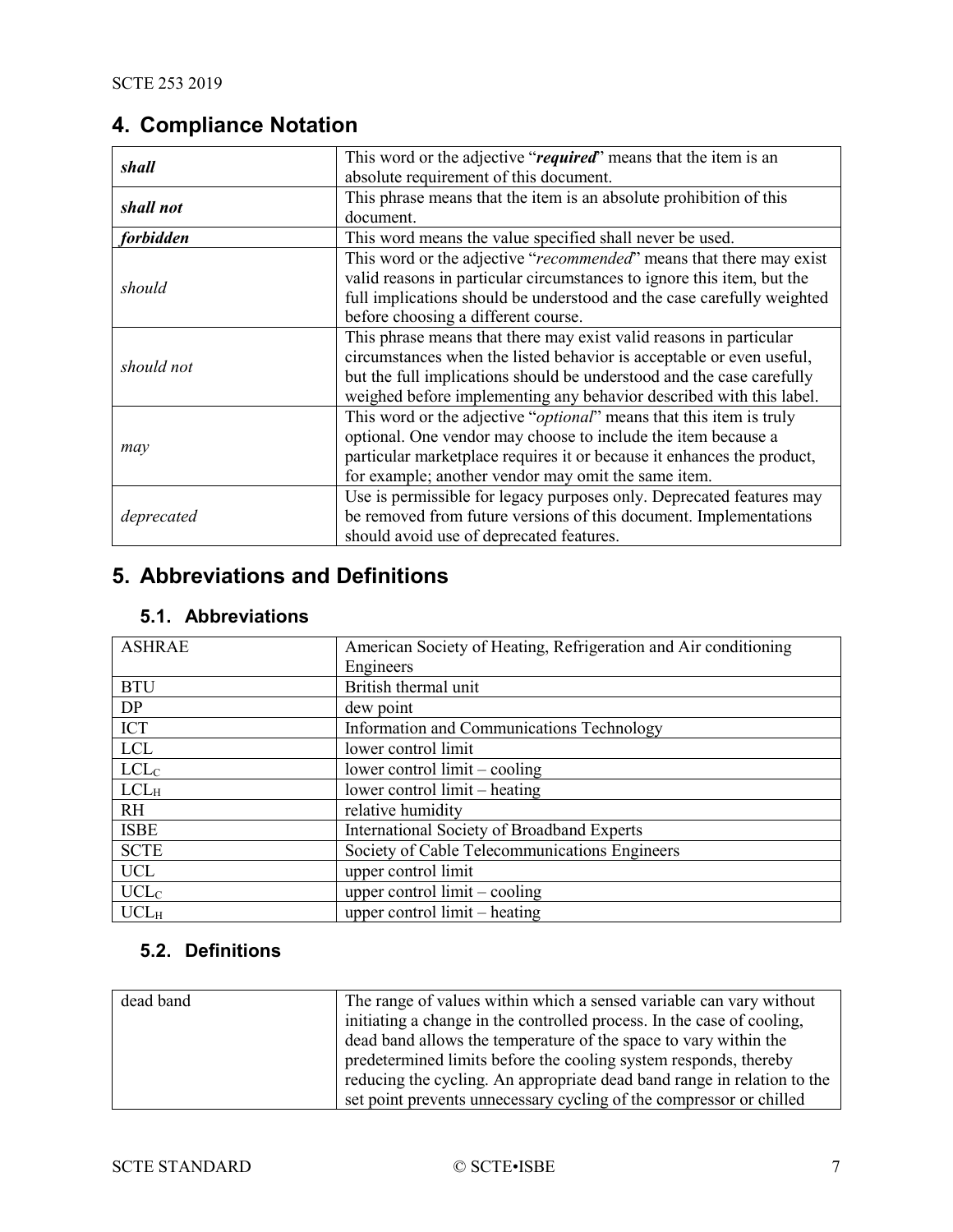| water valve. A dead band is applicable to both temperature and                                                                         |
|----------------------------------------------------------------------------------------------------------------------------------------|
| humidity controls. (See Figure 1)                                                                                                      |
| The temperature at which air reaches water vapor saturation. Dewpoint                                                                  |
| is constant for a specific amount of water in a specific amount of air                                                                 |
| while relative humidity (RH) varies with temperature.                                                                                  |
| The air entering the rack mounted ICT equipment.                                                                                       |
| The air exiting the rack mounted ICT equipment.                                                                                        |
| The RH value that controls the operation of the cooling system.                                                                        |
| The air returning to the cooling system.                                                                                               |
| Larger cooling systems can use a combination of dead band and                                                                          |
| sensitivity setting. In these systems the sensitivity functions the same                                                               |
| as the lower and upper control limits.                                                                                                 |
| The desired or target value for an essential variable or process value of                                                              |
| a control system. In a critical facility the set point is the desired value                                                            |
| (temperature ( ${}^{\circ}$ F [ ${}^{\circ}$ C]) or RH percent (RH ${}^{\circ}$ ) against which the                                    |
| variable that is being controlled is compared.                                                                                         |
| The condition whereby the set point sensor reading is between the                                                                      |
| upper control limit (UCL) and the lower control limit (LCL).                                                                           |
| Set point sensors can be located at or on the cooling system or can be                                                                 |
| remote, such as on the rack or other locations.                                                                                        |
| If the sensors are on the cooling unit the set point value generally                                                                   |
| measures the return air stream to the cooling system. For example, a                                                                   |
| set point of 72 °F (22 °C) means the cooling system is operating to                                                                    |
| keep the return air at this level. To achieve this, the supply air                                                                     |
| temperature in most cases is much lower.                                                                                               |
|                                                                                                                                        |
| If the sensors are located on the racks or elsewhere, the cooling system                                                               |
| may be controlled based on the value of a specific sensor input or the                                                                 |
| system can be managed by aggregating multiple sensors. In larger                                                                       |
| facilities there can be multiple set point sensors creating different                                                                  |
| control zones, with each unique zone being affected by one or more                                                                     |
| cooling units.                                                                                                                         |
| The excessive frequency of starting and stopping of a cooling system.                                                                  |
| These systems are either on and running at 100% capacity or off                                                                        |
| completely. Also known as fixed-capacity systems, these units run on                                                                   |
| high speed even if only a small amount of heating or cooling is                                                                        |
| needed. Generally, this type of system is typical of smaller units or                                                                  |
| wall packs used in small enclosures with limited heat generated from                                                                   |
| the ICT equipment.                                                                                                                     |
| The air being supplied by the cooling system.                                                                                          |
| The temperature value, °F or °C, that controls the operation of the                                                                    |
| cooling system. See also "set point."                                                                                                  |
| Variable-capacity cooling systems can be simple two stage capacity                                                                     |
| systems based on two separate compressors or a single two stage<br>compressor. Variable capacity systems can also be more complex such |
| as digitally controlled systems that have many discrete steps in                                                                       |
| capacity. Cooling systems with greater options for responding to the                                                                   |
| heat being generated in the facility typically cool the facility more                                                                  |
| efficiently.                                                                                                                           |
|                                                                                                                                        |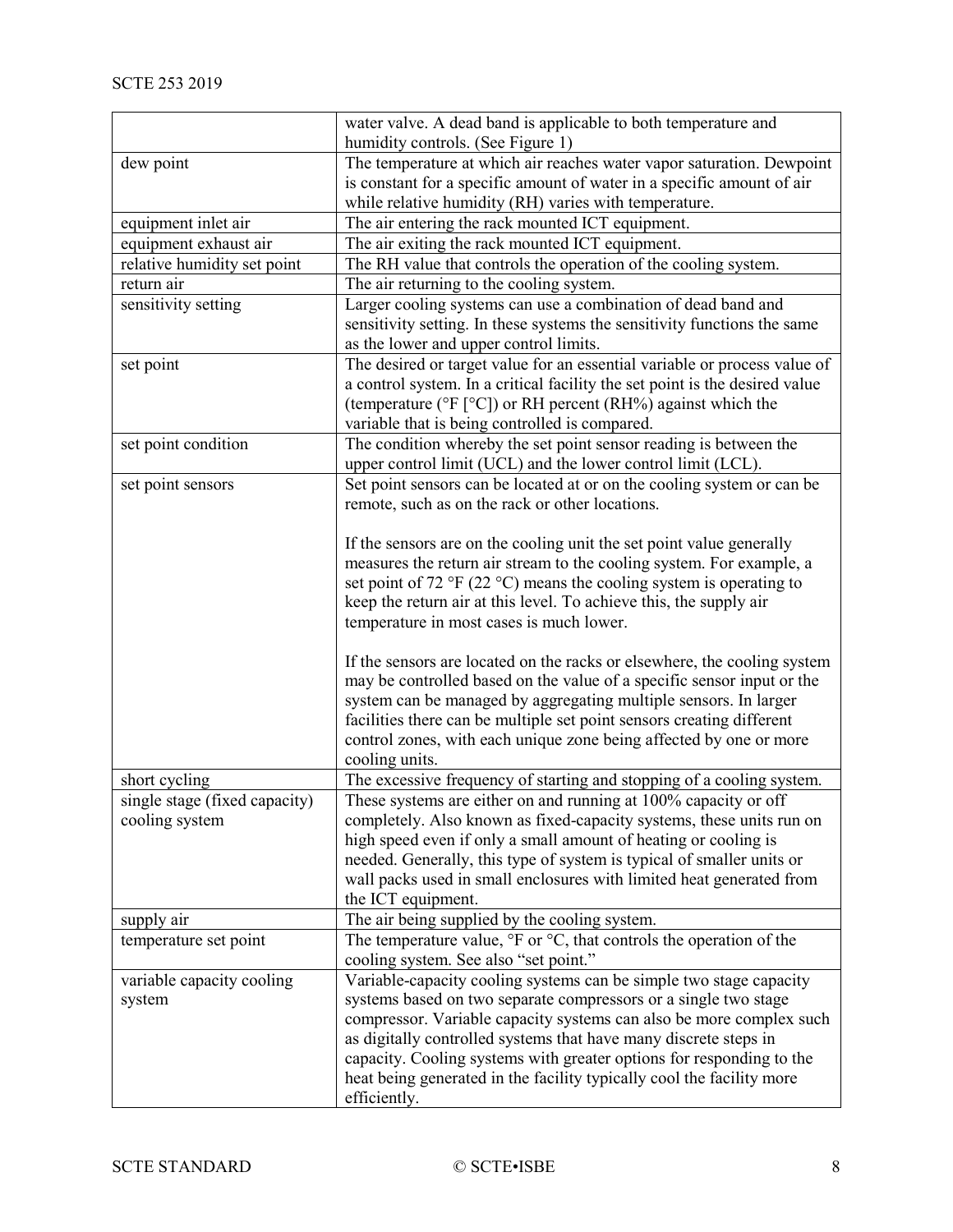

**Figure 1 - Dead Band Configuration**

## <span id="page-8-3"></span><span id="page-8-0"></span>**6. Set Points and Cooling System Operation**

#### <span id="page-8-1"></span>**6.1. Set Point Operation**

Temperature and RH set points guide the behavior of the cooling system but do not directly specify the condition of the supply air. Set points represent the control limits governing the climate conditions of the room wherever the set point sensors are located. Set point sensors can be located on the cooling unit itself or the sensors can be located on the racks or inside a cold aisle containment area.

A temperature set point of 72 °F (22 °C) requires supply air to be considerably cooler to combat the much warmer air created by the heat of the ICT equipment.

Example

set point = 72 °F (22 °C) UCLc = "set point +2" = 74 °F LCLc = "set point -2" = 70 °F

Once the air temperature at the set point sensor reaches the UCLc then the cooling system will activate to remove warmer air from the space and replace that warmer air with cooler air from the cooling unit. This will eventually impact the set point temperature sensor which should result in a steadily declining sensor temperature. Once that temperature sensor reaches the lower control limit the cooling system will respond by reducing the amount of cooling being provided. In a single stage system this is achieved by the cooling system shutting off. (Note that the air circulation fans generally keep running.)

A variable capacity system will modulate its cooling capacity to keep the set point sensor between the LCLc and the UCLc. In addition, the fan speed may decrease to lower the air volume being provided when less cooling is needed.

#### <span id="page-8-2"></span>**6.2. Set Point Design Range**

No industry standard for temperature or humidity set points exists for headend facilities. ASHRAE has issued guidelines for data centers conditions which are generally applicable to MSO critical facilities. The most recent being the ASHRAE TC9.9 2015 Data Center Power Equipment Thermal Guidelines and Best Practices. It is important to note that the conditions noted in the ASHRAE guidelines are for equipment inlet temperature and humidity measured at close proximity, within 4", of the equipment inlets and not the room ambient temperature.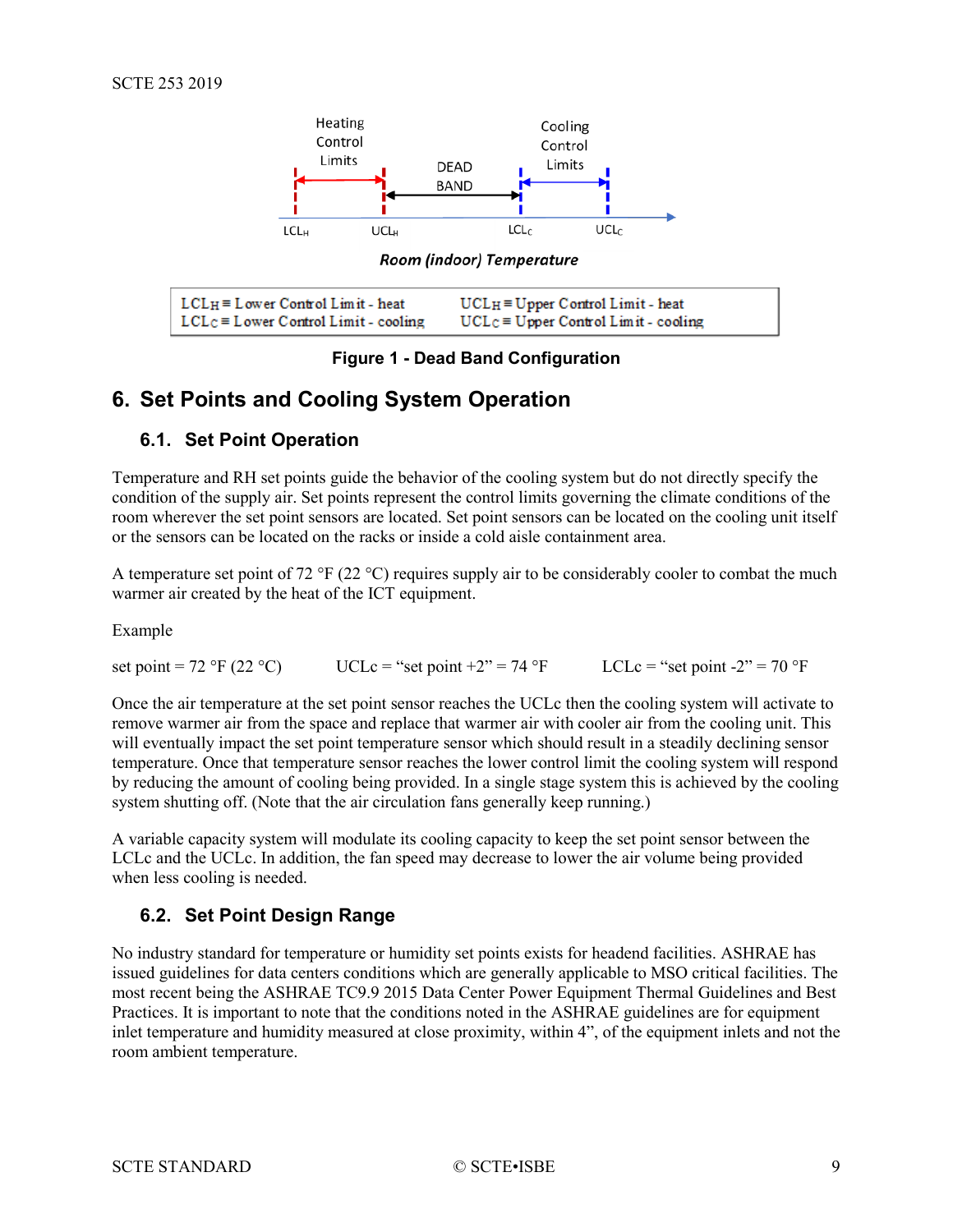#### SCTE 253 2019

Air flow conditions within critical facilities vary from site to site, affecting the level of cooling needed to meet the needs of the site. As a result, design conditions should be established for each site ensuring that ICT equipment is not impacted by too high inlet temperatures. In facilities with good air flow management the cooling system set points should be set at a higher limit than a site with poor air flow management conditions. The primary objective is to find the highest set point for cooling system operation without negatively impacting the ICT equipment performance.

The recommended equipment inlet conditions that should be followed include:

- Equipment Inlet Air Temperature Range: 64.4 °F to 80.6 °F (18 °C to 27 °C)
- Equipment Inlet Air RH Range: 20% to 60% RH, non-condensing
- <span id="page-9-0"></span>Dew Point (DP): 15.8 °F (-9 °C) to 59 °F (15 °C) DP

#### **6.3. Factors Affecting Supply Air Temperature**

The temperature of the supply air from the cooling system is dependent on a number of variables including the type of cooling system, (single stage or variable stage) and the volume of air being provided relative to the ICT load. For example, if the facility uses variable stage cooling systems and has excess cooling capacity relative to the ICT load, the supply air temperature may be only a few degrees lower than the set point temperature since the cooling system can easily accommodate the heat load. On the other hand, if the ICT load is maximizing the capacity of the cooling systems, the cooling system may be operating at 100% resulting in the supply air temperature being substantially below the temperature set point in an effort to achieve the set point condition.

Placement of the set point sensors will impact the temperature of the supply air. If the sensors are located near a higher-level heat source, the cooling system will respond with more cooling to meet the needs of the sensor which in some cases can lead to excess cooling for other areas of the room. On the other hand, if the set point sensors are located directly in the supply air stream then the cooling system will impact the set point sensor very quickly and this can result in "short cycling" of the cooling system, which for fixed capacity systems is very undesirable. Variable capacity systems can modulate quickly to decrease capacity and are less susceptible to short cycling.

#### <span id="page-9-1"></span>**6.4. Multiple Cooling System Environments**

In a facility with multiple cooling systems, each cooling unit may operate differently even if the set points are common across all units. This is due to variables such as placement of cooling systems to ICT load and air flow patterns in the room. If the set point sensors are located on the cooling system and higher temperature air is returning to this unit, this may cause it to work harder than other units to achieve the set point condition. Conversely, if the placement of perforated tiles is providing excess air flow relative to the ICT load requirement much of that air will bypass the ICT equipment causing the set point sensor on the cooling unit to reflect a lower temperature. In this case, the lower return air temperature would cause the cooling system to operate less.

#### <span id="page-9-2"></span>**6.5. Set Point Relationship to Supply Air Temperature**

The relationship of supply air temperature to set point temperature is not linear. This means a change in set points will not reflect the same level of change in supply air temperature. For example, if the set point is raised by 4 °F the supply air temperature will not necessarily increase by 4 °F. The change in supply air temperature will vary depending on the ICT load and air flow conditions, ambient room conditions and the type of cooling system being used.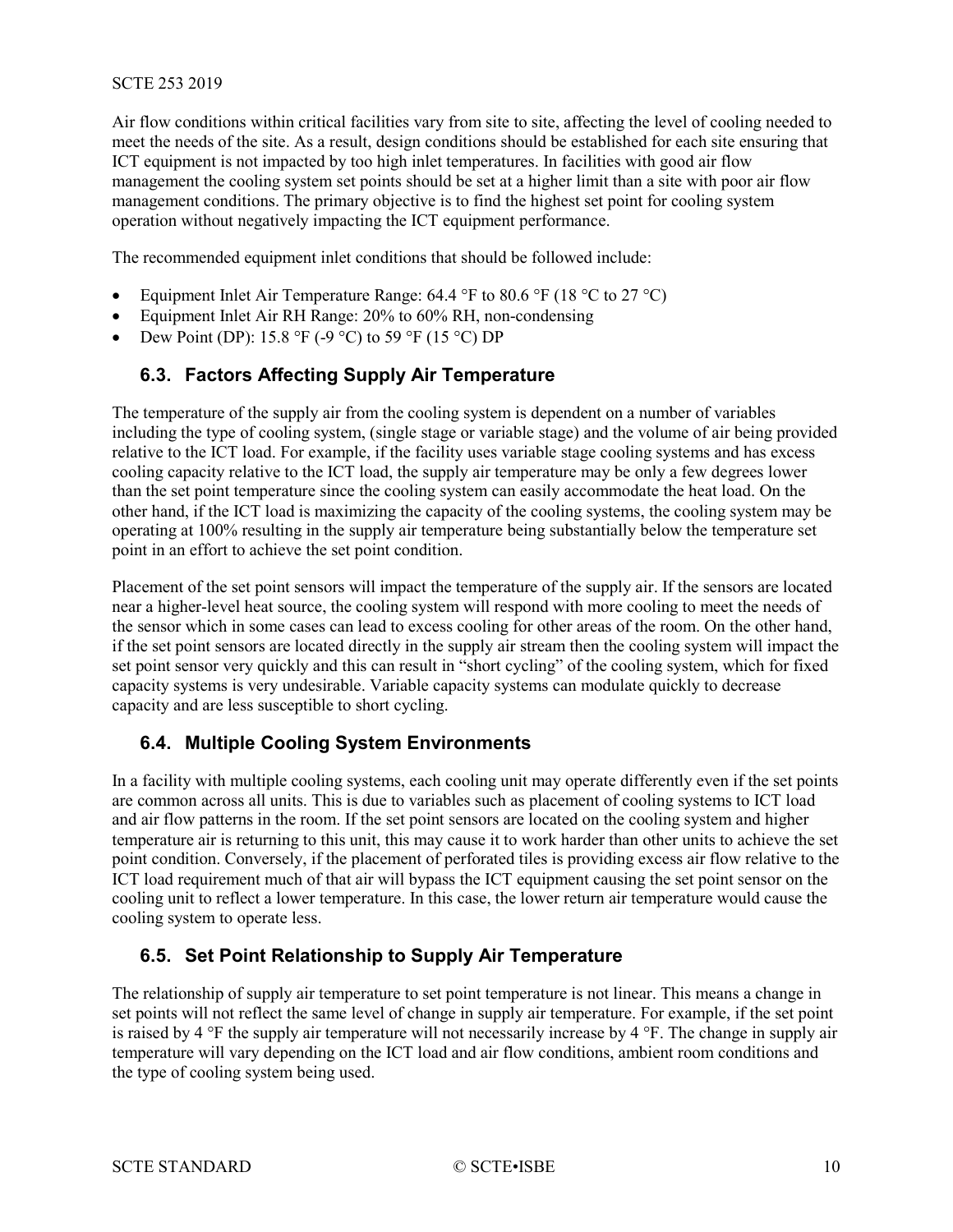#### <span id="page-10-0"></span>**6.6. Relative Humidity Set Points**

Relative humidity set points operate in the same way as the temperature set points. If the RH level at the RH set point sensor is outside the established set point condition, humidification or dehumidification mode is activated to achieve the set point condition.

Humidification conditions are further complicated by two factors. First the air flow patterns in a room can result in higher RH air, above the humidity set point, while other units are receiving return air at the desired set point level. In this condition the unit receiving higher humidity air may go into dehumidification mode to reduce the humidity levels. As the RH levels drop, the other units may go into humidification mode to bring the RH level back up to the desired set point condition. A second condition is if the RH calibration of a unit is inaccurate which may cause one unit to be humidifying or dehumidifying in conflicting operation of all other units. This can result in considerable energy waste in a critical facility. Using a wide control range of RH (example 20% to 60%) substantially reduces if not eliminates the possibility for wasting energy via battling humidification – de-humidification from multiple cooling systems.

## <span id="page-10-1"></span>**7. Cooling System Dead Band**

#### <span id="page-10-2"></span>**7.1. Dead Band**

A dead band are defined as "the range of values within which a sensed variable can vary without initiating a change in the controlled process." A dead band enables the cooling units to be idle without going into the operation change state and avoids cycling between reheat and cooling modes excessively.

#### <span id="page-10-3"></span>**7.2. Dead Band Ranges**

Equipment intake air temperatures in critical facilities have traditionally been expected to be within a very tight range. The most recent ASHRAE Thermal Guidelines along with changes made by ICT equipment vendors has opened the door to a broader range of inlet temperatures. Traditionally, set points have been set at very low levels, E.g. 68 °F (20 °C) and, in many cases, with a temperature dead band range of zero. Industry research is now supporting a much wider range of temperature conditions to ease the operation of cooling systems. For example, establishing a temperature dead band with a control limit of 4 °F with a set point of 72 ° F (22 °C) allows the return air temperature to range between 70 °F (21 °C) and 74 °F  $(23^{\circ}$ C) prior to the cooling system responding with a change in operation. This results in the cooling system working less and can result in significant energy savings. Caution must be exercised before changes are made to temperature set points as too high a temperature can cause older equipment to fail. Equipment operating temperature specifications should be referenced. The ICT equipment with the lowest acceptable maximum operating temperature should be the determining factor in establishing set points.

## <span id="page-10-4"></span>**8. Modifying Set Points to Improve Energy Efficiency**

#### <span id="page-10-5"></span>**8.1. Increases in Temperature Set Points**

In an attempt to improve cooling system energy efficiency, considerable research has been done related to optimizing temperature set points. Increasing temperature set points can be effective in reducing cooling system energy use. However, caution must be exercised to ensure these changes do not affect the operation of the ICT equipment. The first step prior to increasing temperature set points is to optimize the air flow in the facility. If rack inlet temperature measurements show a wide variation, for example 10 °F (5 °C) across a room then steps must be taken to optimize air flow. This could consist of reconfiguration of perforated tiles to increase or reduce air flow to certain areas, use of blanking panels to reduce air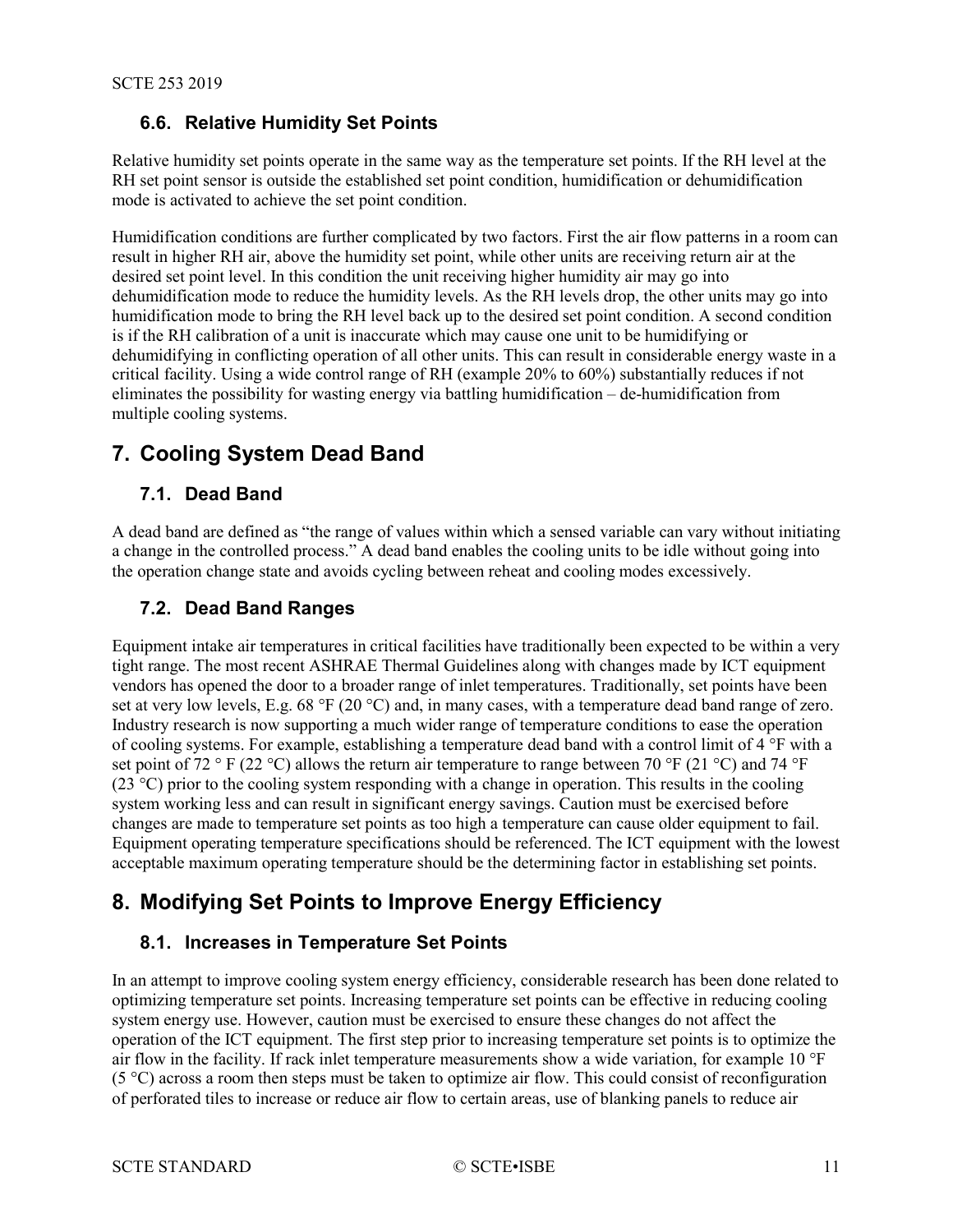#### SCTE 253 2019

recirculation or closing under rack openings with grommets. Ideally rack inlet temperature measurements would be within a 5°F (3 °C) range. Assuming the rack inlet temperatures are in the 65°F (18°C) range or less then there is considerable opportunity to change cooling system set points and subsequent raise rack inlet temperatures. Increasing set points should be done very gradually, 1-2° at a time, and rack inlet temperature should be constantly monitored to identify potential hot spots requiring corrective action.

Technical staff should understand the safe operating limits of every piece of equipment in the facility and design the environmental control system to never exceed those limits. The ICT equipment manufacturers recommendation/specifications are the engineer's best tool for determining the "weakest link" in the facility. For cooling, this would be the equipment within the facility that has the lowest maximum operating temperature. For heating this would be the equipment that lists the highest minimum operating temperature.

#### <span id="page-11-0"></span>**8.2. Modifying Humidity Set Points**

If RH is too high, condensation will appear on the surfaces of the facility (floor, walls, racks) or on the ICT equipment and can have negative effects such as corrosion, mold, and equipment failure. Condensation occurs when the RH approaches 100% and the air comes in contact with any surface that is at a cooler temperature. The cooling system settings should be set to ensure the RH levels are well below 100%.

Alternatively, if RH levels are too low, static electricity build up can cause equipment failure. The use of static dissipative tiles and good grounding discipline can enable safe equipment operation with RH levels as low as  $10\%$ .

In the past, RH levels were set at 45% to 50% and were closely monitored especially during seasonal changes. The ASHRAE 2015 Thermal Guidelines have broadened humidity ranges reducing the control required. In many critical facilities, depending on geographical location, humidity controls can be minimized; meaning that not all cooling units need to be operating with a humidity set point condition. In the units that have humidification control functionality, the dead band settings can be broadened to allow the cooling units to float more. RH ranges of 20% – 80% can be quite safe for today's electronic equipment.

Note, when using RH set points the calibration of relative humidity sensors on all cooling units should be consistent; otherwise, operating conflict can occur with one unit humidifying while others are dehumidifying.

## <span id="page-11-2"></span><span id="page-11-1"></span>**9. Temperature Set Point Operation**

#### **9.1. Colder Facility Conditions to Assist in Recovery of Thermal Event**

Many facilities are operating with low temperature set points, 68 °F to 72 °F (20 °C to 22 °C) resulting in very cold supply air temperature and cold room ambient air temperatures. A common reason for operating facilities at such low temperatures is that the low temperature will provide a longer runway of time to resolve a cooling system failure. Although this appears reasonable it is not the case. An example of how quickly room temperature increase in cases of cooling system failure is explained below based on modeling and simulation conducted at a critical facility.

A typical hub running at 4 kilowatts per server cabinet will experience a thermal shutdown within three minutes during a power outage. Higher density cabinets with 12 kilowatts will shut down in less than two minutes. Instant data loss and lost revenue are the dangers of thermal runaways. If the critical facility is well managed, the benefits of raising the set point outweigh the risks.